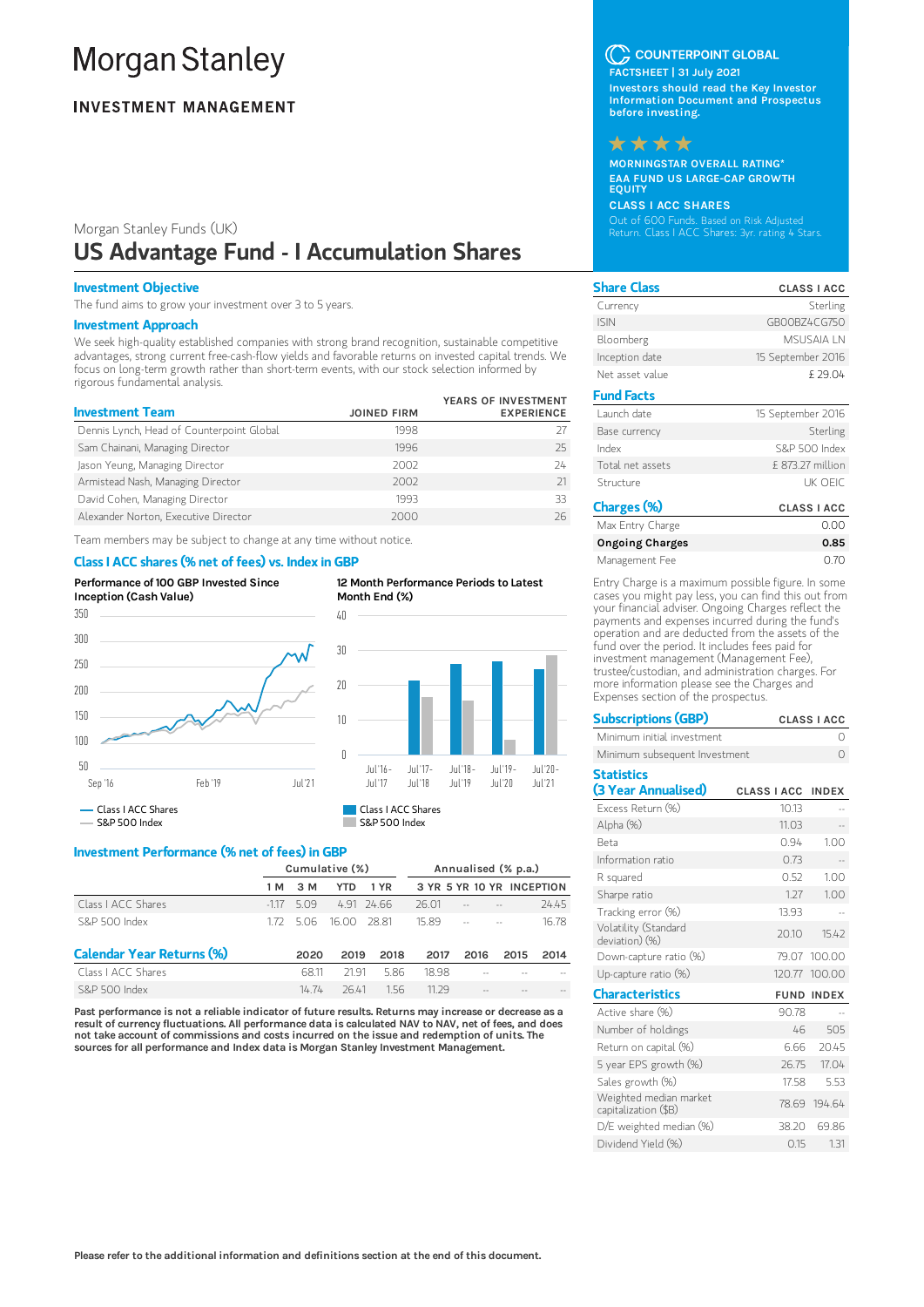## Sector Allocation (% of Total Net Assets)<sup>1,2</sup> FUND INDEX

|  | Information<br>Technology | 44.79 | 27.82 |
|--|---------------------------|-------|-------|
|  | Communication<br>Services | 21.20 | 11.24 |
|  | Health Care               | 15.03 | 13.42 |
|  | Consumer<br>Discretionary | 10.06 | 12.05 |
|  | Industrials               | 5.27  | 8.41  |
|  | Consumer Staples          | 2.49  | 5.85  |
|  | Materials                 | 0.28  | 2.59  |
|  | Other                     | 0.11  |       |
|  | Cash                      | 2.74  |       |

| Top Holdings (% of Total Net Assets) <sup>3</sup> | <b>FUND</b> | <b>INDEX</b> |
|---------------------------------------------------|-------------|--------------|
| Shopify Inc                                       | 6.41        |              |
| Twitter Inc.                                      | 6.04        | 0.15         |
| Twilio Inc.                                       | 5.37        |              |
| Veeva Systems Inc                                 | 5.37        |              |
| Square Inc                                        | 5.35        |              |
| Intuitive Surgical Inc                            | 5.21        | 0.32         |
| Amazon.com Inc.                                   | 4.38        | 3.83         |
| Snowflake Inc                                     | 3.92        |              |
| Zoom Video Communications Inc.                    | 3.80        |              |
| Spotify Technology S.A.                           | 3.15        |              |
| Total                                             | 49.00       |              |

May not sum to 100% due to the exclusion of other assets and liabilities. 1 For additional information regarding sector classification/definitions please visit www.msci.com/gics and the glossary at www.morganstanley.com/im. These securities and percentage allocations are only for illustrative purposes and do not constitute, and should not be construed as, investment advice or recommendations with respect to the securities or investments mentioned. 2⊑ 3

Please refer to the Prospectus for full risk disclosures. All data as of 31.07.2021 and subject to change daily.

### **DEFINITIONS**

The 5 year Earnings Per Share (EPS) growth rate is the weighted average of earnings per share growth for all securities in the portfolio projected for the past five fiscal years. Earnings per share for a company is defined as total earnings divided by shares outstanding. Active Share is a measure of the percentage of stock holdings in a managers portfolio that differ from the benchmark index (based on holdings and weight of holdings). Active Share scores range from 0%-100%. A score of 100% means you are completely different from the benchmark. Active Share calculation may consolidate holdings with the same economic exposure. Alpha (Jensen's) is a risk-adjusted performance measure that represents the average return on a portfolio or investment above or below that predicted by the capital asset pricing model (CAPM) given the portfolio's or investment's beta and the average market return. Prior to 6/30/2018 Alpha was calculated as the excess return of the fund versus benchmark. Beta is a measure of the relative volatility of a fund to the market's upward or downward movements. A beta greater than 1.0 identifies an issue or fund that will move more than the market, while a beta less than 1.0 identifies an issue or fund that will move less than the market. The Beta of the Market is always equal to 1. **Bloomberg** stands for 'Bloomberg Global Identifier (BBGID)'. This is a unique 12 digit alphanumerical code designed to enable the identification of securities, such as the Morgan Stanley Investment Funds sub-funds at share class level, on a Bloomberg Terminal. The Bloomberg Terminal, a system provided by Bloomberg L.P., enables analysts to access and analyse real-time financial market data. Each Bloomberg code starts with the same BBG prefix, followed by nine further characters that we list here in this guide for each share class of each fund.<br>**Debt/equity (D/E)** is a measure of a company's financial leverage calculated by dividing its total liabilities by stockholders' equity. Dividend yield is the ratio between how much a company pays out in dividends each year relative to its share price. Excess Return or value added (positive or negative) is the portfolio's return relative to the return of the benchmark.<br>**Information ratio** is the portfolio's alpha or excess return per unit of risk, as measured by tracking error, versus the portfolio's benchmark. ISIN is the international securities identification number (ISIN), a 12 digit code consisting of numbers and letters that distinctly identifies securities. NAV is the Net Asset Value per share of the Fund (NAV), which represents the

## Share Class I ACC Risk and Reward Profile

|                                  | Lower Risk |  |  |                                   | Higher Risk |  |
|----------------------------------|------------|--|--|-----------------------------------|-------------|--|
|                                  |            |  |  | h                                 |             |  |
| <b>Potentially Lower Rewards</b> |            |  |  | <b>Potentially Higher Rewards</b> |             |  |

The risk and reward category shown is based on simulated historic performance data.

- Historic figures are only a guide and may not be a reliable indicator of what may happen in the future.
- As such this category may change in the future
- The higher the category, the greater the potential reward, but also the  $\bullet$ greater the risk of losing the investment. Category 1 does not indicate a risk free investment.
- The fund is in this category because it invests in company shares and the fund's simulated and/or realised return has experienced high rises and falls historically.
- The fund may be impacted by movements in the exchange rates between the fund's currency and the currencies of the fund's investments.

This rating does not take into account other risk factors which should be considered before investing, these include:

- Investment in China A-Shares via Shanghai-Hong Kong Stock Connect program may also entail additional risks, such as risks linked to the ownership of shares.
- The fund relies on other parties to fulfill certain services, investments or transactions. If these parties become insolvent, it may expose the fund to financial loss.
- There may be an insufficient number of buyers or sellers which may affect the fund's ability to buy or sell securities.
- There are increased risks of investing in emerging markets as political, legal and operational systems may be less developed than in developed markets.
- Past performance is not a reliable indicator of future results. Returns may increase or decrease as a result of currency fluctuations. The value of investments and the income from them can go down as well as up and investors may lose all or a substantial portion of his or her investment.
- The value of the investments and the income from them will vary and there can be no assurance that the Fund will achieve its investment objectives.
- Investments may be in a variety of currencies and therefore changes in rates of exchange between currencies may cause the value of investments to decrease or increase. Furthermore, the value of investments may be adversely affected by fluctuations in exchange rates between the investor's reference currency and the base currency of the investments.

value of the assets of a fund less its liabilities. Number of holdings provided are a typical range, not a maximum number. The portfolio may exceed this from time to time due to market conditions and outstanding trades. R squared measures how well an investment's returns correlate to an index. An R squared of 1.00 means the portfolio performance is 100% correlated to the index's, whereas a low r-squared means that the portfolio performance is less correlated to the index's. Return on capital is a measure of a company's efficiency at allocating the capital under its control to profitable investments, calculated by dividing net income minus dividends by total capital. Sales growth is the increase in sales over a specific period of time, often but not necessarily annually. Sharpe ratio is a risk-adjusted measure calculated as the ratio of excess return to standard deviation. The Sharpe ratio determines reward per unit of risk. The higher the Sharpe ratio, the better the historical risk-adjusted performance. Tracking error is the standard deviation of the difference between the returns of an investment and its benchmark. Upside/downside market capture measures annualized performance in up/down markets relative to the market benchmark. Volatility (Standard deviation) measures how widely individual performance returns, within a performance series, are dispersed from the average or mean value. Weighted median market capitalization is the point at which half of the market value of a portfolio or index is invested in stocks with a greater market cap, while the other half of the market value is invested in stocks with a lower market cap.

## INDEX INFORMATION

 $\bar{\text{The Standard}}$  & Poor's 500 $^{\circledR}$  Index (S&P 500 $^{\circledR}$ ) measures the performance of the large cap segment of the U.S. equities market, covering approximately 80% of the U.S. equities market. The Index includes 500 leading companies in leading industries of the U.S. economy. The index has been selected as a benchmark for performance because it is representative of the type of companies in which the Fund is likely to invest, and it is therefore an appropriate comparator for the fund's performance. IMPORTANT INFORMATION

### This marketing communication has been issued by Morgan Stanley Investment Management Limited ("MSIM"). Authorised and regulated